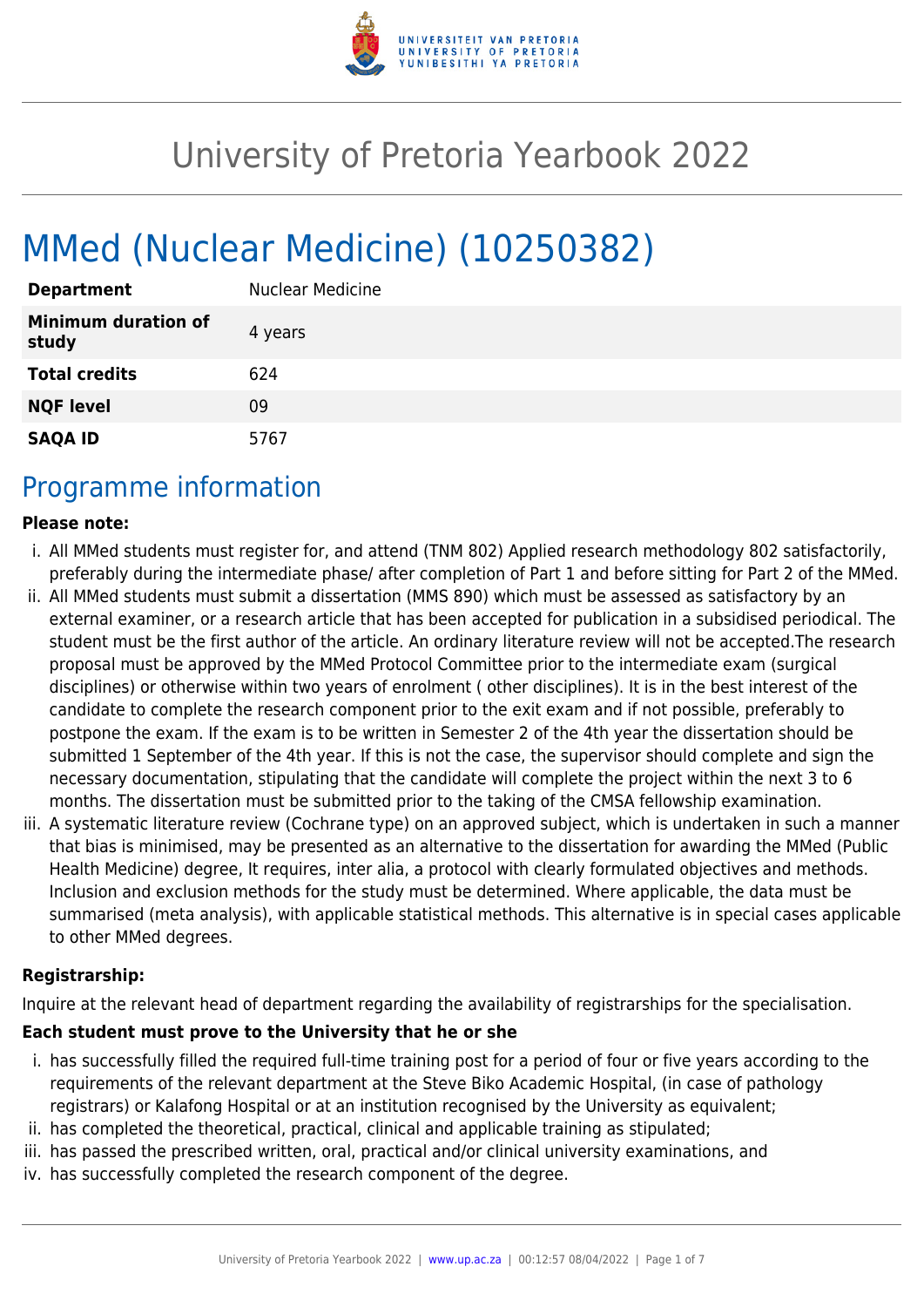

# Admission requirements

- 1. MBChB (or equivalent) degree **or** relevant medical degree with modules equivalent to at least the first two years of the MBChB degree
- 2. Currently registered as a physician with the Health Professions Council of South Africa (HPCSA) and must have been registered for at least one year

## Other programme-specific information

If a student specialises in Nuclear Medicine after having obtained the MMed in Radiological Diagnostics, Radiation Oncology or Internal Medicine, the duration will be three years.

**"Major subject"** refers to the recognised field of study in Medicine in which the student specialises. The study of the major subject extends over four or five years, as prescribed by the relevant department.

# Examinations and pass requirements

- i. The sequence of the examinations in the prerequisite subjects will be determined by the head of the department under which the major subject falls.
- ii. The nature, duration and time of the examinations in the prerequisite subjects are determined in cooperation with the heads of the departments under which the prerequisite subjects fall – with the proviso that, except in cases where stipulated otherwise, the examinations in the prerequisite subjects may be held at any time prior to or concurrently with the major subject. The examinations in the major subjects are held as follows:
- iii. In the case of four-year programmes: not before the end of the third year.
- iv. In the case of five-year programmes: not before the end of the fourth year.
- v. A minimum final mark of 50% is required by all departments to pass in a subject and in the clinical section of the examination, a subminimum of 50%. General Academic Regulations apply.
- vi. A student is not admitted to the examination in a prerequisite subject (supplementary examinations excluded) more than twice, nor is he or she admitted to the examination in the major subject more than twice.

**Note:** Certificates of satisfactory preparation and progress are required in respect of the fourth year of four-year programmes in which an examination is held at the end of the third year.

#### **Supplementary examinations**

Supplementary examinations for MMed students will only be held after at least six months have elapsed since the conclusion of the examination in which the student had failed.

#### **Rules governing the writing of the examinations of the College of Medicine of South Africa [CMSA]**

i. Only candidates who have met all requirements for the MMed degree except for the major subject (final examination), i.e. passed all prerequisite subjects (the latter to be interchangeable; can be passed either at the University or as primary and intermediary examinations at the College of Medicine of South Africa [CMSA], completed all practical, clinical and applicable training of four or five years as prescribed by the relevant academic department (continuous evaluation of the candidate, in an approved registrar post, by the head of department of the candidate); and completed the required research component for the degree in accordance with the Faculty Yearbook regulations, i.e. Applied research methodology 800 (TNM 800) and the dissertation (MMS 800) or an article (not an ordinary literature review) that has been accepted for publication in a subsidised periodical, will be allowed to write the college examination (exit examination), after which they will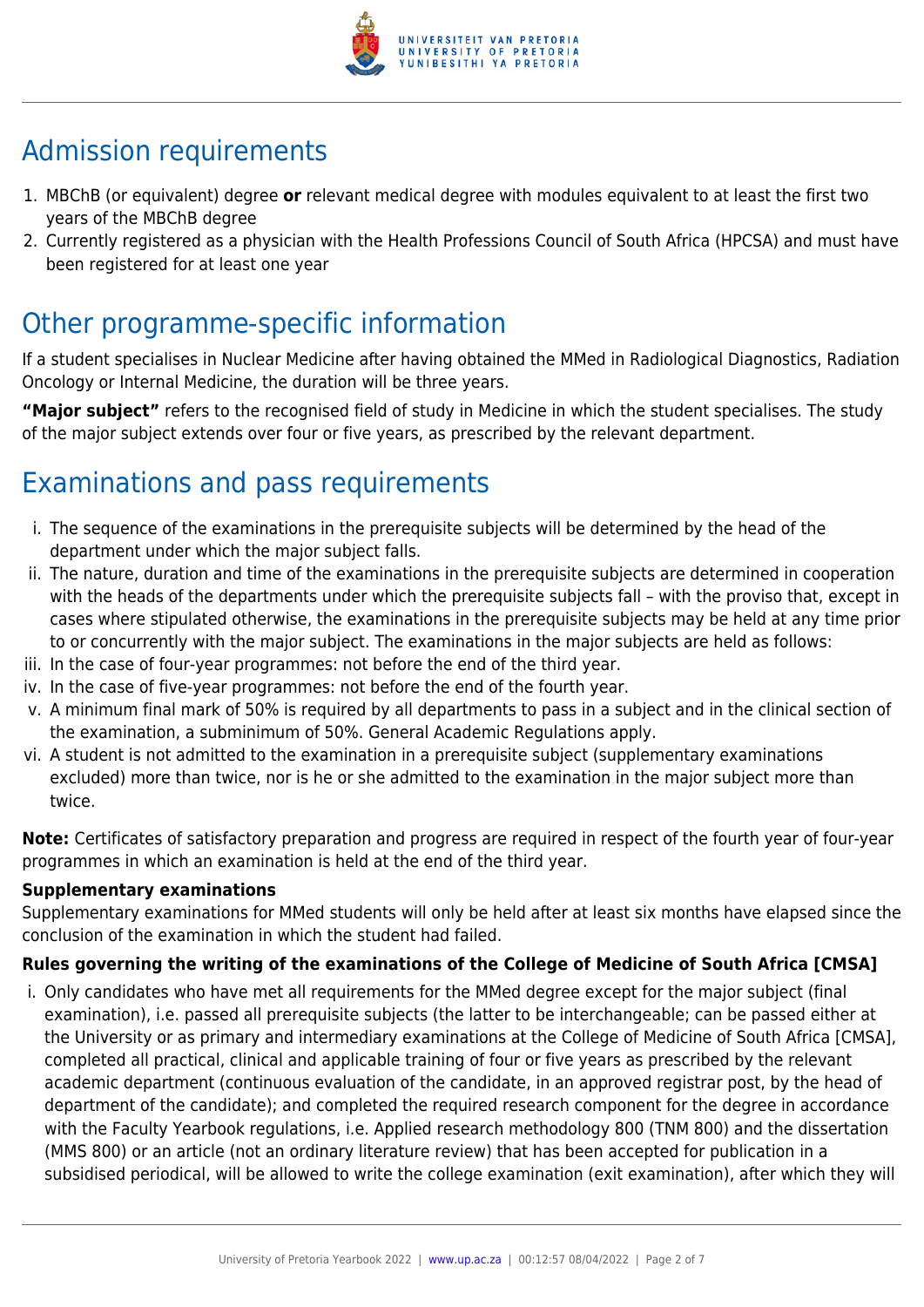

obtain both the CMSA fellowship and the MMed as specialist qualifications.

ii. The rules have been effective as from 1 January 2011. As a transitional measure, cases will be considered on an individual basis where necessary.

# Exemption

#### **Exemption**

- i. The Faculty Board may grant partial exemption from the training and work mentioned under par. (b) and (c)(i) and (ii) above on the grounds of comparable training and experience completed in another post or at another recognised institution – with the proviso that exemption from a maximum period of 18 months may be granted with regard to four-year and five-year programmes.
- ii. Exemption from a maximum of three years may be granted by the Department of Medical Oncology for the MMed in Medical Oncology [MMed(MedOnc)] on the grounds of the MMed(Int) or MMed(Paed) degree of this University, or experience recognised by the University as equivalent.
- iii. Specific prerequisite subjects must be passed within 24 months after commencement of the programme.

### Pass with distinction

The degree is conferred at the end of the prescribed training period (i.e. three, four or five years, respectively). The degree is conferred with distinction on a student who has obtained a final mark of at least 75% in his or her major subject.

### General information

#### **Registrars**

Departments expect registrars to participate increasingly in the examining and treatment of patients in the hospital, both in-patients and out-patients, as well as performing and interpreting tests in the laboratory (where applicable); initially under supervision and later increasingly at their own responsibility. Lectures/symposia with closely related departments are organised, as well as discussions of literature, etc.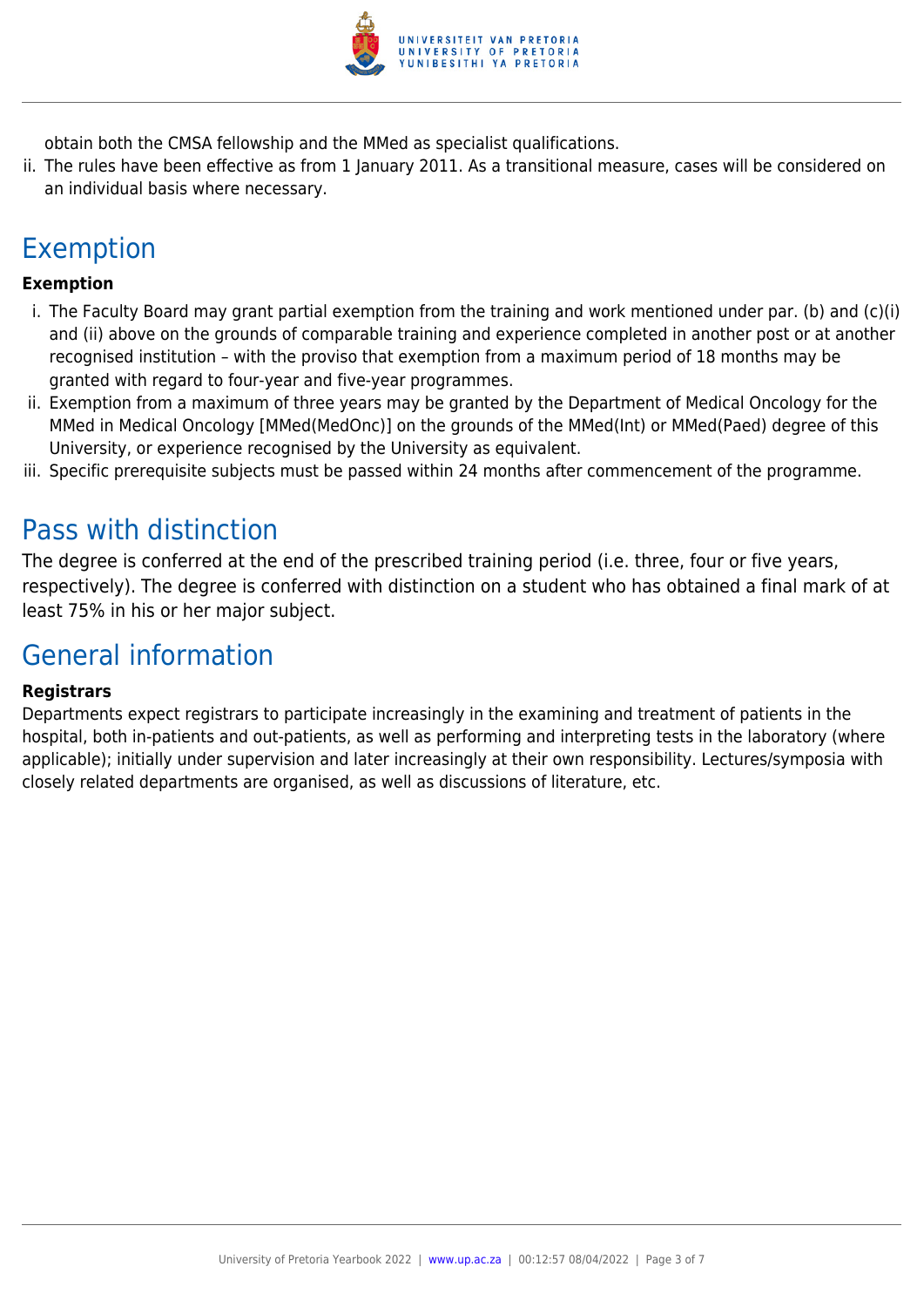

## Curriculum: Year 1

#### **Minimum credits: 660**

### **Core modules**

[Anatomy 809](https://www.up.ac.za/faculty-of-education/yearbooks/2022/modules/view/ANA 809) (ANA 809) - Credits: 36.00 [Physiology 801](https://www.up.ac.za/faculty-of-education/yearbooks/2022/modules/view/FSG 801) (FSG 801) - Credits: 36.00 [Nuclear medicine 801](https://www.up.ac.za/faculty-of-education/yearbooks/2022/modules/view/KDE 801) (KDE 801) - Credits: 300.00 [Nuclear physics 802](https://www.up.ac.za/faculty-of-education/yearbooks/2022/modules/view/KDE 802) (KDE 802) - Credits: 36.00 [Dissertation 890](https://www.up.ac.za/faculty-of-education/yearbooks/2022/modules/view/MMS 890) (MMS 890) - Credits: 180.00 [Radiobiology, chemistry and pharmacology 800](https://www.up.ac.za/faculty-of-education/yearbooks/2022/modules/view/RCF 800) (RCF 800) - Credits: 36.00 [Applied research methodology 802](https://www.up.ac.za/faculty-of-education/yearbooks/2022/modules/view/TNM 802) (TNM 802) - Credits: 0.00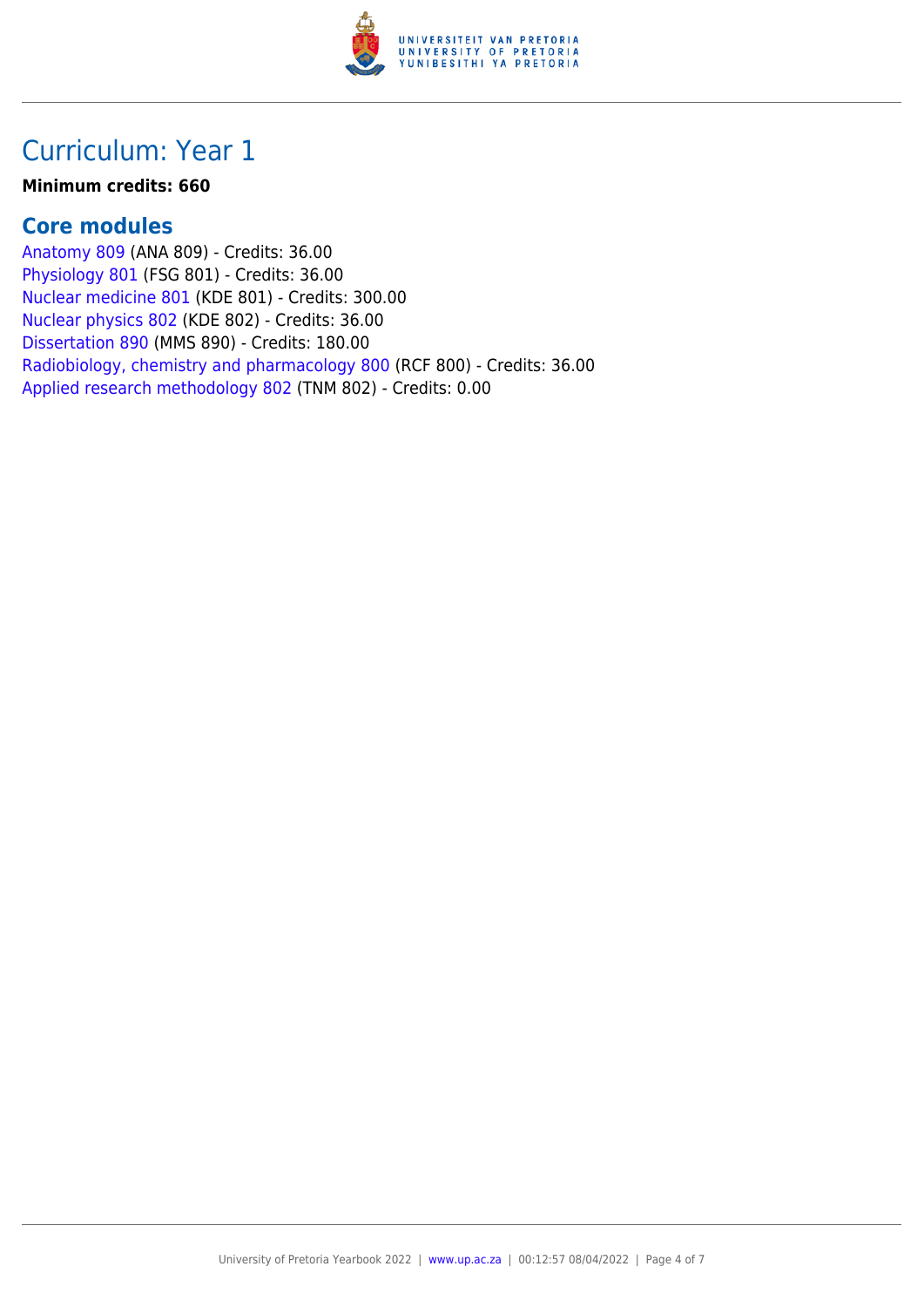

## Curriculum: Year 2

#### **Minimum credits: 660**

### **Core modules**

[Anatomy 809](https://www.up.ac.za/faculty-of-education/yearbooks/2022/modules/view/ANA 809) (ANA 809) - Credits: 36.00 [Physiology 801](https://www.up.ac.za/faculty-of-education/yearbooks/2022/modules/view/FSG 801) (FSG 801) - Credits: 36.00 [Nuclear medicine 801](https://www.up.ac.za/faculty-of-education/yearbooks/2022/modules/view/KDE 801) (KDE 801) - Credits: 300.00 [Nuclear physics 802](https://www.up.ac.za/faculty-of-education/yearbooks/2022/modules/view/KDE 802) (KDE 802) - Credits: 36.00 [Dissertation 890](https://www.up.ac.za/faculty-of-education/yearbooks/2022/modules/view/MMS 890) (MMS 890) - Credits: 180.00 [Radiobiology, chemistry and pharmacology 800](https://www.up.ac.za/faculty-of-education/yearbooks/2022/modules/view/RCF 800) (RCF 800) - Credits: 36.00 [Applied research methodology 802](https://www.up.ac.za/faculty-of-education/yearbooks/2022/modules/view/TNM 802) (TNM 802) - Credits: 0.00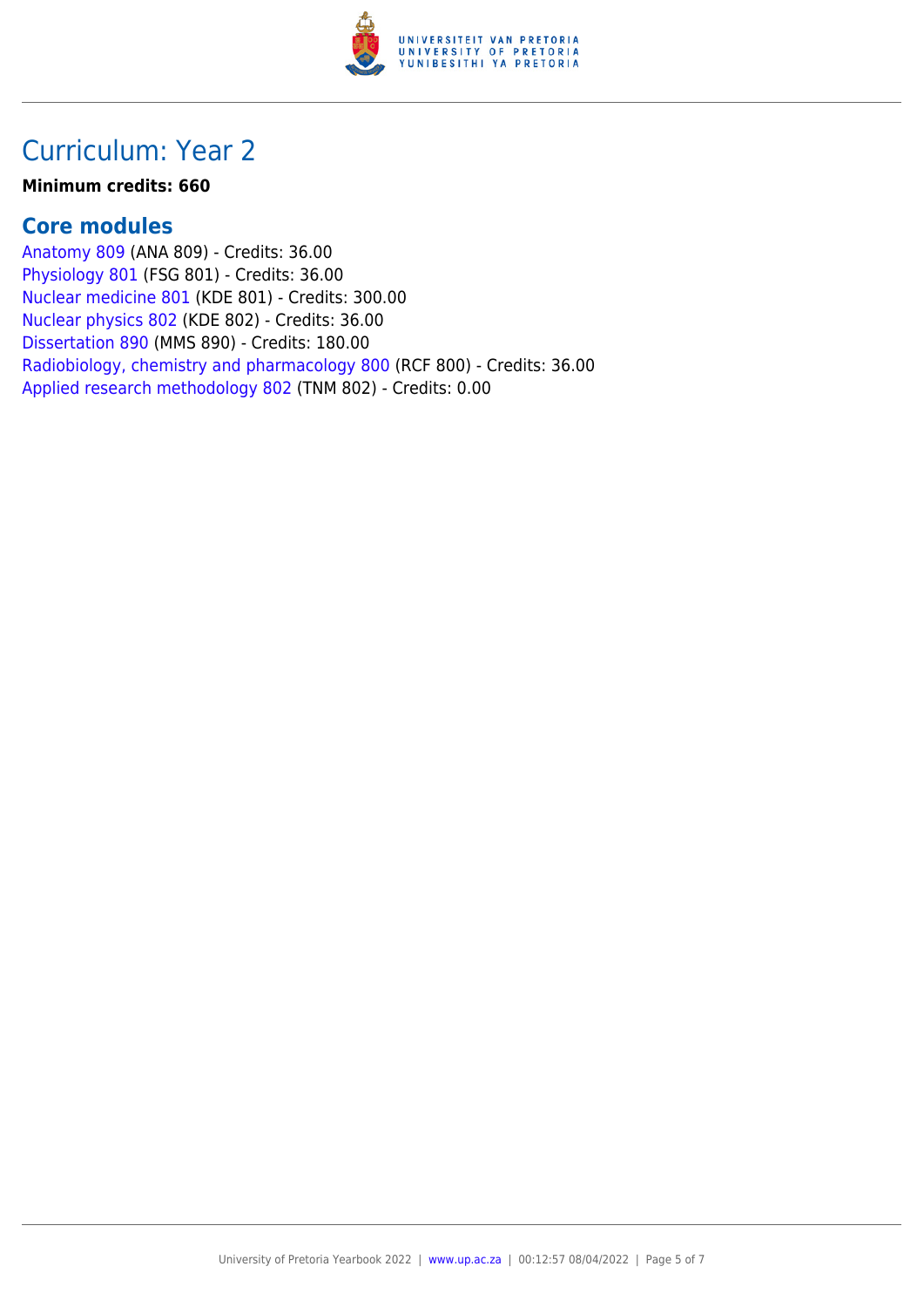

## Curriculum: Year 3

#### **Minimum credits: 660**

### **Core modules**

[Anatomy 809](https://www.up.ac.za/faculty-of-education/yearbooks/2022/modules/view/ANA 809) (ANA 809) - Credits: 36.00 [Physiology 801](https://www.up.ac.za/faculty-of-education/yearbooks/2022/modules/view/FSG 801) (FSG 801) - Credits: 36.00 [Nuclear medicine 801](https://www.up.ac.za/faculty-of-education/yearbooks/2022/modules/view/KDE 801) (KDE 801) - Credits: 300.00 [Nuclear physics 802](https://www.up.ac.za/faculty-of-education/yearbooks/2022/modules/view/KDE 802) (KDE 802) - Credits: 36.00 [Dissertation 890](https://www.up.ac.za/faculty-of-education/yearbooks/2022/modules/view/MMS 890) (MMS 890) - Credits: 180.00 [Radiobiology, chemistry and pharmacology 800](https://www.up.ac.za/faculty-of-education/yearbooks/2022/modules/view/RCF 800) (RCF 800) - Credits: 36.00 [Applied research methodology 802](https://www.up.ac.za/faculty-of-education/yearbooks/2022/modules/view/TNM 802) (TNM 802) - Credits: 0.00